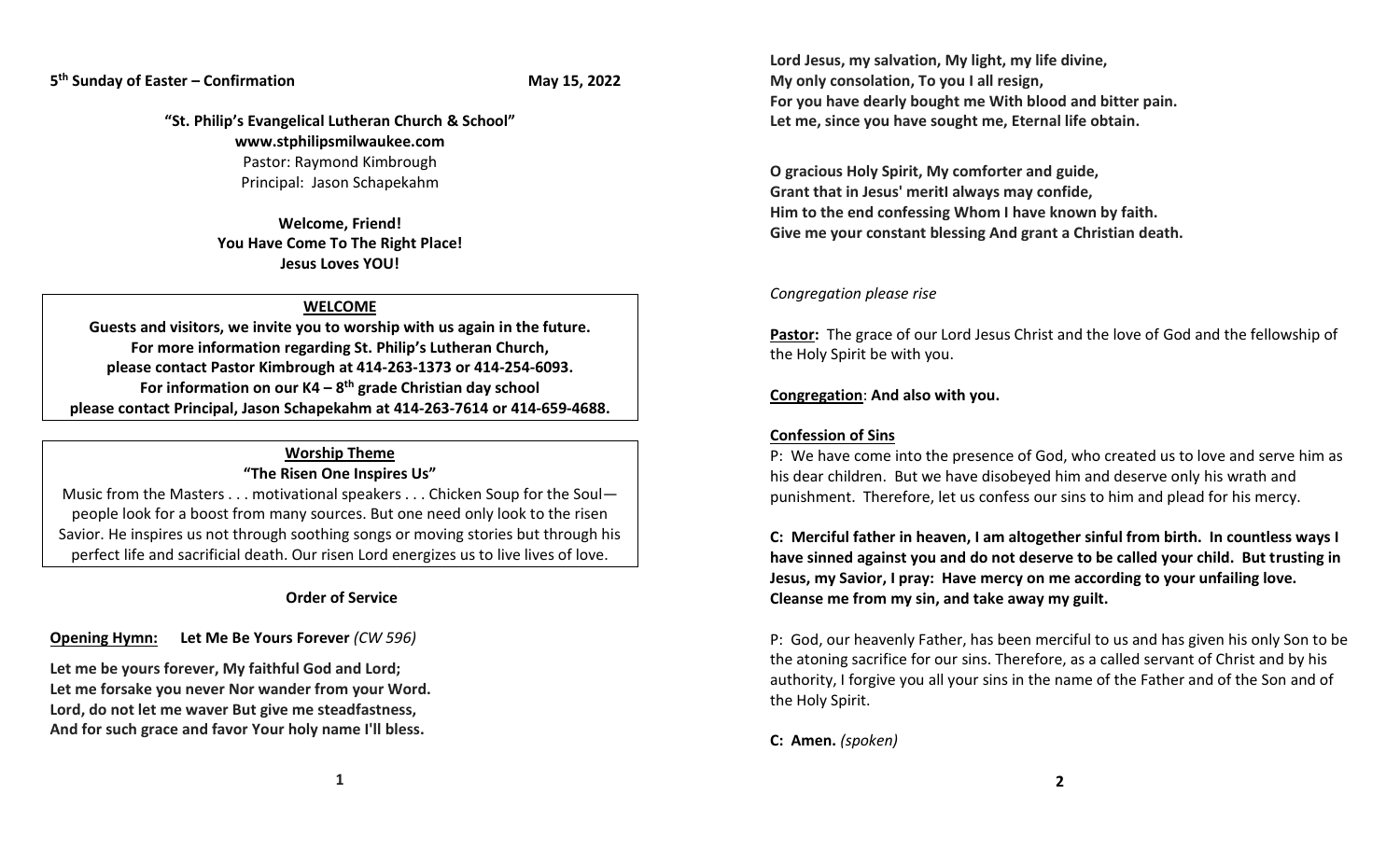**Pastor:** In the peace of forgiveness, let us praise the Lord.

## **Oh Taste and See** *(sung)*

**Oh, taste and see that the Lord is good. Blessed are they who take refuge in him. Your Word, O Lord, is eternal; It stands firm in the heavens. Your faithfulness continues forever. Oh, taste and see that the Lord is good. Blessed are they who take refuge in him.**

## **Prayer of the Day**

**Pastor & Congregation: O God, you form the minds of your faithful people into a single will. Make us love what you command and desire what you promise, that among the many changes of this world, our hearts may ever yearn for the lasting joys of heaven; through your Son, Jesus Christ our Lord, who lives and reigns with you and the Holy Spirit, one God, now and forever. Amen.** *(sung)*

## **First Lesson: Joshua 24:15-18**

**<sup>15</sup>** But if serving the LORD seems undesirable to you, then choose for yourselves this day whom you will serve, whether the gods your ancestors served beyond the Euphrates, or the gods of the Amorites, in whose land you are living. But as for me and my household, we will serve the LORD." **<sup>16</sup>** Then the people answered, "Far be it from us to forsake the LORD to serve other gods! **<sup>17</sup>** It was the LORD our God himself who brought us and our parents up out of Egypt, from that land of slavery, and performed those great signs before our eyes. He protected us on our entire journey and among all the nations through which we traveled. **<sup>18</sup>** And the LORD drove out before us all the nations, including the Amorites, who lived in the land. We too will serve the LORD, because he is our God."

## **Psalm of the Day – Responsive Reading – Psalm 145 (selected verses)**

Reader: Great is the Lord and most worthy of praise, **Congregation: His greatness no one can fathom.** Reader: One generation will commend your works to another, **Congregation: They will tell of your mighty acts.** Reader: The Lord upholds all those who fall, **Congregation: And lifts up all who are bowed down.** Reader: The eyes of all look to you, and you give them their food at the proper time. **Congregation: You open your hand and satisfy the desires of every living thing.** Reader: The Lord is near to all who call on him, **Congregation: To all who call on him in truth.** Reader: He fulfills the desires of those who fear him. **Congregation: He hears their cry and saves them.**

## **Reader and Congregation:**

**Glory be to the Father and to the Son, and to the Holy Spirit. As it was in the beginning, is now and will be forever. Amen.**

## **Congregational Response** *(sung)*

**Alleluia, Alleluia, Alleluia! These words are written that we may believe That Jesus is the Christ, the Son of God. Alleluia, Alleluia, Alleluia!** 

*Please rise for the second lesson.*

## **Second Lesson: 2 Timothy 3:14-16**

**<sup>14</sup>** But as for you, continue in what you have learned and have become convinced of, because you know those from whom you learned it, **<sup>15</sup>** and how from infancy you have known the Holy Scriptures, which are able to make you wise for salvation through faith in Christ Jesus. **<sup>16</sup>** All Scripture is God-breathed and is useful for teaching, rebuking, correcting and training in righteousness,

**Congregation: Praise be to you, O Christ!** *(sung response)*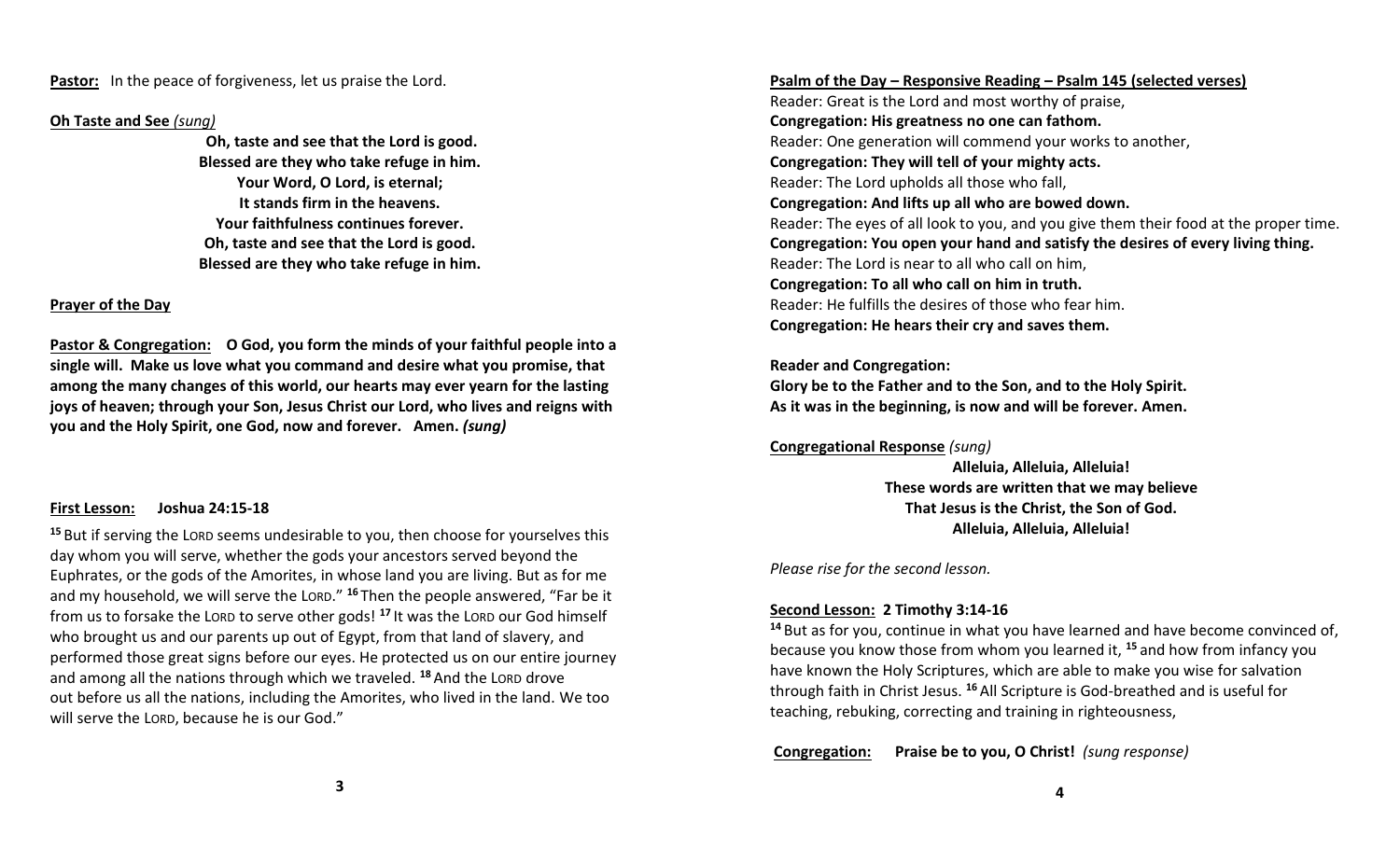# **Sermon Hymn: Speak, O Savior; I am List'ning** *(CW 283) Please rise for the final stanza.*

**Speak, O Savior; I am list'ning, As a servant to his lord. Let me show respect and honor To your holy, precious Word, That each day, my whole life through, I may serve and follow you. Let your Word e'er be my pleasure And my heart's most precious treasure.**

**Oh, what blessing to be near you And to listen to your voice! Let me ever love and fear you; Let your Word still be my choice. Many hardened sinners, Lord, Flee in terror at your Word, But to all who feel sin's burden You give peace and words of pardon.**

**Lord, your words are waters living Where I quench my thirsty needs. Lord, your words are bread life-giving; On your words my spirit feeds. Lord, your words will be my light Through death's cold and dreary night; Yes, they are my sword prevailing And my cup of joy unfailing.**

**As I pray, dear Jesus, hear me; Let your words in me take root. May your Spirit e'er be near me That I bear abundant fruit. May I daily sing your praise, From my heart glad anthems raise, Till my highest praise is given In the endless joy of heaven.**



## **Sermon Theme:**

# **"Confirmands, Remember the Lessons From the Lord's Vineyard"**

# A. **The symbols: A Lesson About RELATIONSHIPS.**

- 1) The Son is the true vine. Verses 1a, 5a
- 2) The Father is the gardener. Verse 1b
- 3) The believer is the branch. Verse 5b

# B. **The steps: A Lesson About RESPONSIBILITY.**

- 1) We must submit to pruning by the Father. Verses 2, 3 Hebrews 12:11
- 2) We must abide in the Son. Verses 4-6

# C. **The success: A Lesson About REALITY.**

- 1) It results in bountiful fruit. Verses 5b, 8a
- 2) It results in successful prayer. Verse 7
- 3) It results in glorifying the Father. Verse 8

# **Sermon Text: John 15:1-8**

"I am the true vine, and my Father is the gardener. **<sup>2</sup>**He cuts off every branch in me that bears no fruit, while every branch that does bear fruit he prunes so that it will be even more fruitful. **<sup>3</sup>** You are already clean because of the word I have spoken to you. **<sup>4</sup>** Remain in me, as I also remain in you. No branch can bear fruit by itself; it must remain in the vine. Neither can you bear fruit unless you remain in me. **<sup>5</sup>** "I am the vine; you are the branches. If you remain in me and I in you, you will bear much fruit; apart from me you can do nothing. **<sup>6</sup>** If you do not remain in me, you are like a branch that is thrown away and withers; such branches are picked up, thrown into the fire and burned. **<sup>7</sup>** If you remain in me and my words remain in you, ask whatever you wish, and it will be done for you. **<sup>8</sup>** This is to my Father's glory, that you bear much fruit, showing yourselves to be my disciples.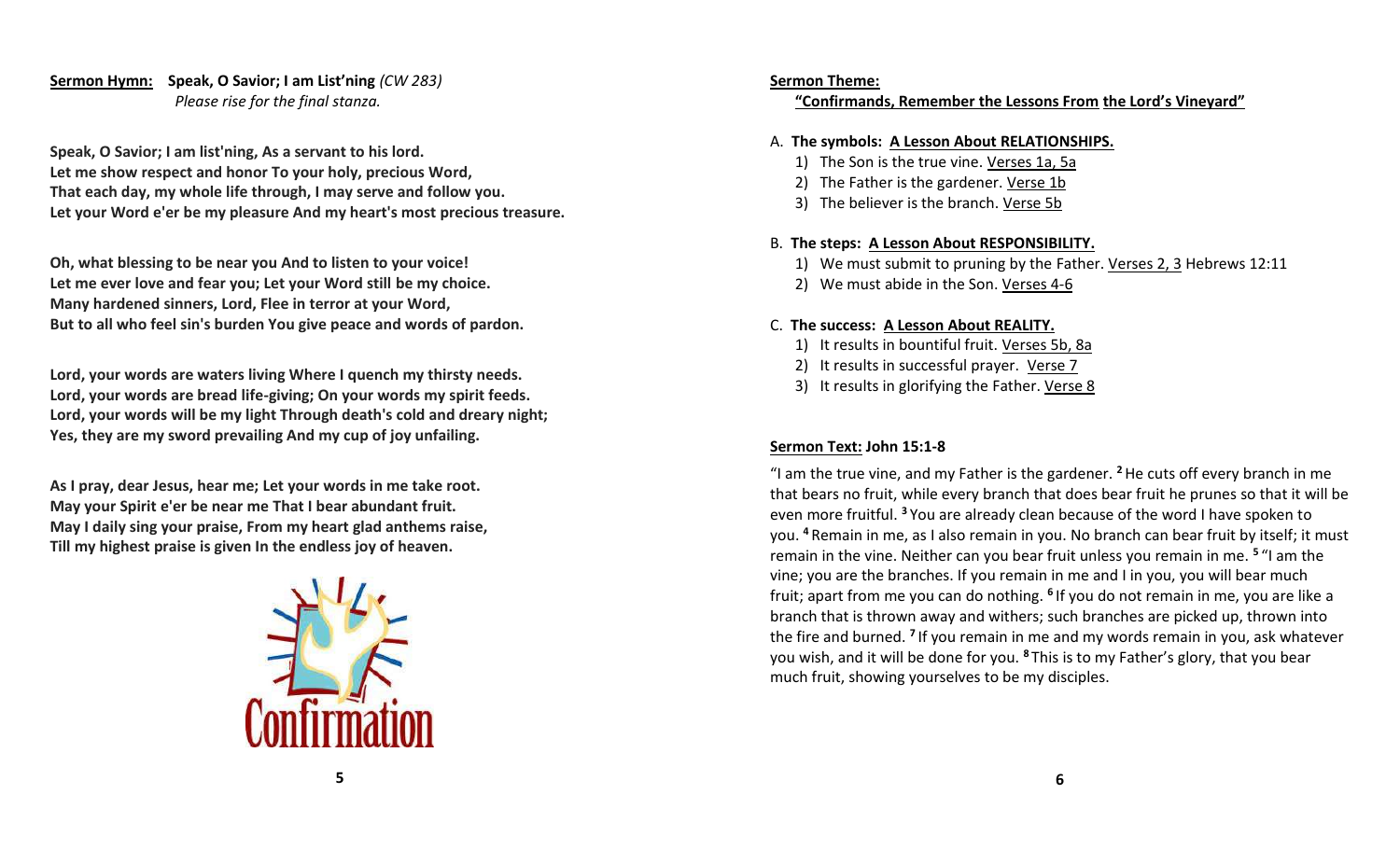#### **The Apostles' Creed**

**I believe in God, the Father Almighty, maker of heaven and earth.** 

**I believe in Jesus Christ, his only Son, our Lord, who was conceived by the Holy Spirit, born of the virgin Mary, suffered under Pontius Pilate, was crucified, died, and was buried. He descended into hell. The third day he rose again from the dead. He ascended into heaven and is seated at the right hand of God the Father almighty. From there he will come to judge the living and the dead.**

**I believe in the Holy Spirit, the holy Christian Church, the communion of saints, the forgiveness of sins, the resurrection of the body, and the life everlasting. Amen.**

#### **Our Offering to the Lord**

*Please place your offerings in the basket at the back of church. Online giving is also available from our website or click this link: [https://members.myeoffering.com/#/landing.](https://members.myeoffering.com/#/landing)*

## **General Prayer and the Lord's Prayer**

#### **The Rite of Confirmation**

Having studied the Word of God, Demarques JohnsonMartinez and Thomas Moldenhauer will publicly confess their faith in their Savior.

#### **The Rite of Confirmation – The Vow of the Confirmands:**

#### **Minister:**

Brothers and sisters in Christ: Our Lord Jesus said to his disciples, "All authority in heaven and on earth has been given to me. Therefore, go and make disciples of all nations, baptizing them in the name of the Father and of the Son and of the Holy Spirit, and teaching them to obey everything I have commanded you. And surely I will be with you always, to the very end of the age."

In obedience to the Lord's command, you have been baptized in the name of the Father and of the Son and of the Holy Spirit. You have been taught the precious truths of the Christian faith as confessed by the Evangelical Lutheran Church. You know what God has given you by his grace and what he expects of you as his dear child. You can now exercise the privilege of partaking of Holy Communion.

You are here to make a public profession of your Christian faith. The Apostle Paul writing to the Romans says: "If you confess with your mouth, 'Jesus is Lord' and believe in your heart that God raised him from the dead, you will be saved ... For it is with your heart that you believe and are justified, and it is with your mouth that you confess and are saved. Everyone who calls on the name of the Lord will be saved."

Therefore, lift up your heart to the God of all grace and joyfully answer these questions:

**M:** Do you this day in the presence of God and of this congregation acknowledge that in Baptism, God gave you the forgiveness of sins, life, and salvation?

## **Confirmands: I do.**

- **M:** Do you reject the devil along with all his lies and empty promises?
- **C: I do.**
- **M:** Do you believe in God the Father, God the Son, and God the Holy Spirit?
- **C: I believe in God, the Father almighty, maker of heaven and earth.**

**I believe in Jesus Christ, his only Son, our Lord, who was conceived by the Holy Spirit, born of the virgin Mary, suffered under Pontius Pilate, was crucified, died and was buried. He descended into hell. The third day he rose again from the dead. He ascended into heaven and is seated at the right hand of God the Father almighty. From there he will come to judge the living and the dead.**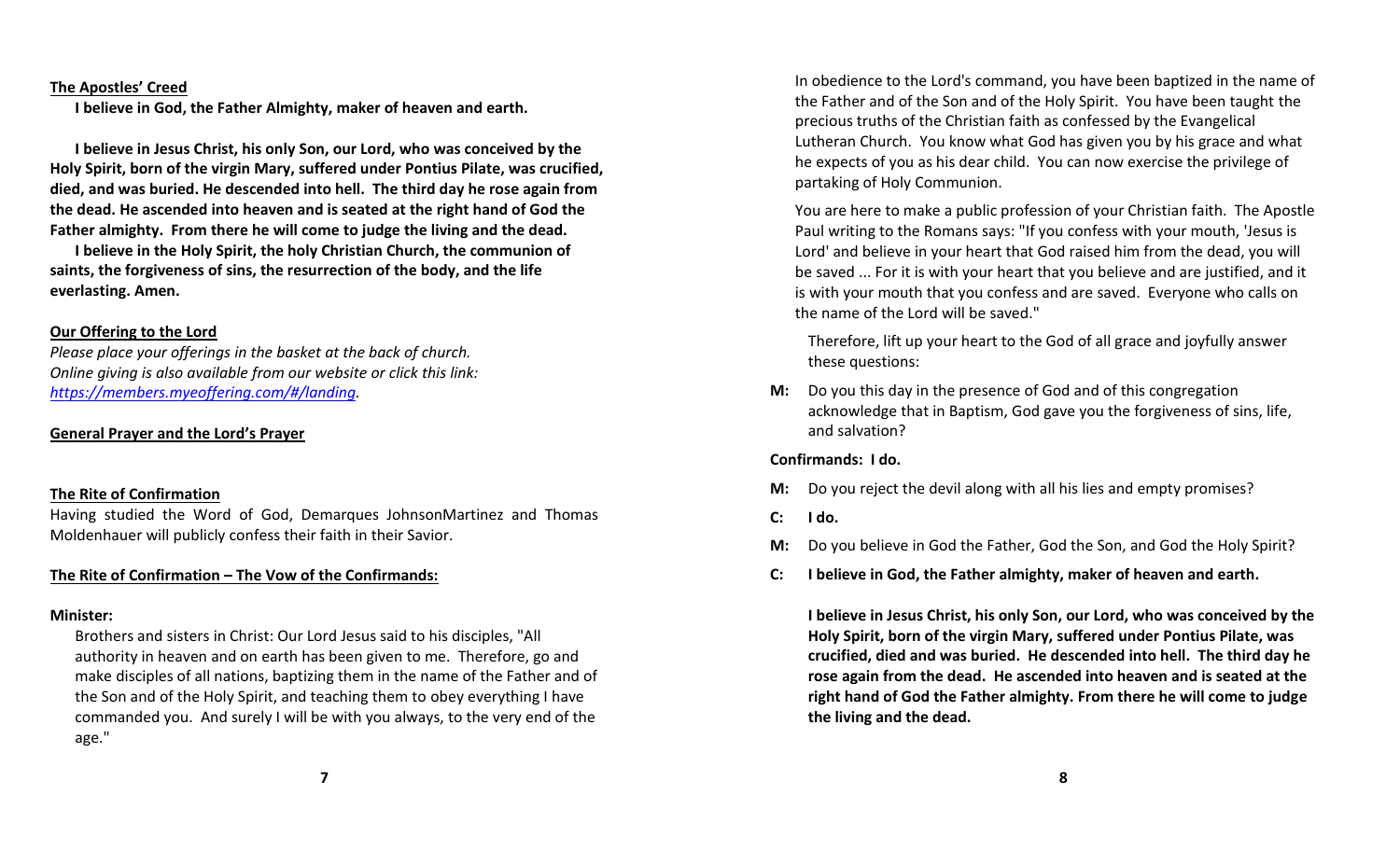**I believe in the Holy Spirit, the holy Christian Church, the communion of saints, the forgiveness of sins, the resurrection of the body, and the life everlasting. Amen.**

- **M:** Do you believe all the books of the Bible to be the inspired Word of God?
- **C: I do.**
- **M:** Do you believe that the teaching of the Evangelical Lutheran Church, as you have learned to know it from Luther's Small Catechism, is faithful and true to the Word of God?
- **C: I do.**
- **M:** Do you intend to continue steadfast in this teaching and to endure all things, even death, rather than fall away from it?
- **C: I do, and I ask God to help me.**
- **M:** Do you intend faithfully to conform all your life to the teachings of God's Word; to be faithful in the use of the Word and Sacrament; and in faith and action remain true to God, Father, Son, and Holy Spirit, as long as you live?
- **C: I do, and I ask God to help me.**
- **M:** Since it is God alone who enables us both to will and to do his good pleasure, it is right for us, dear friends in Christ, to call on him for these confirmands, that he would graciously complete the good work which he has begun in them. Let us, therefore, bow our heads and pray.

# **Prayer by Pastor**

# **The Blessing from God – The Confirmation Certificate**

**M:** Confirmands, give your hand as a pledge of your promise, and kneeling, receive His word of blessing:

# **Being Confirmed in the Faith**

# **Demarques Luis JohnsonMartinez** *– Isaiah 40:31*

But those who hope in the LORD will renew their strength. They will soar on wings like eagles; they will run and not grow weary, they will walk and not be faint.

# **Thomas Robert Moldenhauer** - *Hebrews 12:1b-2*

And let us run with perseverance the race marked out for us, **<sup>2</sup>** fixing our eyes on Jesus, the pioneer and perfecter of faith. For the joy set before him he endured the cross, scorning its shame, and sat down at the right hand of the throne of God.

# **First Communion**

# **Junior Choir Selection – "So High"**

As high as the heavens are above the earth. As high as the heavens are above the earth. So great is God's steadfast love to them that fear him So great is God's steadfast love…. So high, so high.

As the heavens are higher than the earth So are my ways higher than your ways And my thoughts than your thoughts.

# **Benediction**

**Congregational Response: Amen, Amen, Amen.**

**Closing Hymn: God's Word is Our Great Heritage** *(CW 293)*

**God's Word is our great heritage and shall be ours forever; To spread its light from age to age shall be our chief endeavor. Through life it guides our way, in death it is our stay. Lord, grant, while worlds endure we keep its teachings pure Throughout all generations.** 

# **"Our Mission Statement"**

**(Our Purpose as a Church)** Our mission here at St. Philip's Lutheran is outlined for us in Matthew 28:19: 'Go and make disciples of all nations, teaching them and baptizing them in the name of the Father, the Son, and the Holy Spirit.' Making disciples includes proclaiming God's Word in its truth and purity, strengthening the faith of those under our care, and reaching out to the people of our community, (including our unchurched friends and relatives). Let us pray for and work together toward this goal.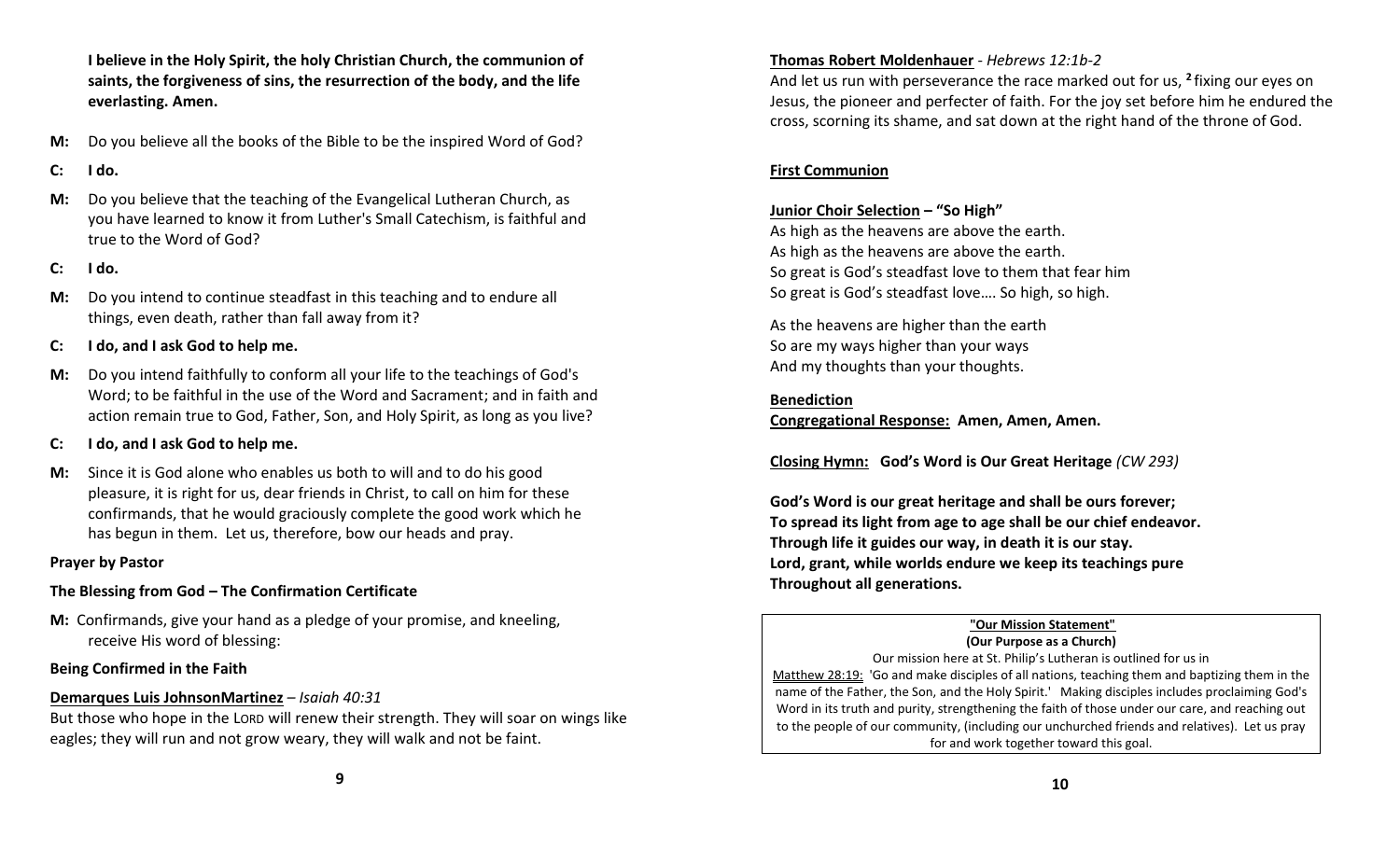## **ANNOUNCEMENTS FOR THE WEEK OF MAY 15, 2022**

**In honor of our confirmands, please help yourself to a cupcake. They will be set up in the school lobby.** 

**St. Philip's Junior Choir:** Directed by Ms. Sarah Enstad. Thank you. **Organist:** Ms. Emma Schneck. Thank you. **Lay Reader**: Mr. Thomas McNeal. Thank you.

**Next Week: May 22, 2022 Organist:** Mrs. Lydia Prange **Lay Reader:** Mr. Thomas McNeal

# **Coming this week at St. Philip's Lutheran Church & School**

- **Wednesday, May 18 Chapel 10:00AM Sunday, May 22 Bible Class 9:30AM Worship with communion 10:30AM**
- **Wednesday, May 25 th Grade Graduation Service 6:00PM K4 – 8 Sing for service Thursday, May 26 Last day of school – NOON Dismissal**



# **Samyra Ryles – Germantown High School, June 5, 2022**

If you have an upcoming graduation this spring please notify the church office. We would like to recognize all of our St. Philip's graduates both from high school and college.

# **Why do I want to be a member of St. Philip's Lutheran Church? What do I promise to God and St. Philip's Lutheran Church?**

## **Demarques JohnsonMartinez**

I want to be a member of St. Philip's Lutheran Church because I want to say loyal to the place that made me what I am today. I also want to walk the path of Jesus and my peers that have chosen to live a God-pleasing life.

I promise to attend church anyway I can either by Facebook or by coming in person.

# **Thomas Moldenhauer**

I have the desire to be a confirmed member of St. Philip's Lutheran Church for these reasons. I believe in God the Father and that He created me in His perfect image. I also believe that God made me to be perfect, but I fail to be perfect countless times every day. I believe that Jesus Christ died on the cross for my sins and took the burdens of every person in the world on His back when carrying the cross. I also believe that through confirmation and the Lord's Supper I will receive Jesus' body and blood, and will be cleansed of my sins. Lastly, I believe in the Holy Spirit, who planted the seed of faith in my heart when I was baptized, and guides and leads me to want to grow my faith every day.

As a church member I promise to be a role model to everyone, and to regularly attend church and demonstrate my faith in many ways. Through confirmation I will be more connected with God. Taking the Lord's Supper is something I want to definitely take part in because it is an assurance from God that I as a child of God and believer in Christ am forgiven from all my sins. This doesn't mean it is okay to sin, but gives me peace of mind that God loves me, and forgives me no matter what I do. I also know that being confirmed will be a milestone in the journey of spreading God's word to everyone who may need it.

I chose the confirmation verse Hebrews 12:1b-2 "And let us run with perseverance the race marked out for us, fixing our eyes on Jesus, the pioneer and perfecter of faith. For the joy set before him he endured the cross, scorning its shame, and sat down at the right hand of the throne of God." As a runner I connect with this verse because you need determination, grit, and most importantly, perseverance to be a successful athlete. This relates to my faith because I need to stay connected to God to persevere through trials in my life. This verse can always lead me through my difficulties and be a good passage to lean on in rough times.